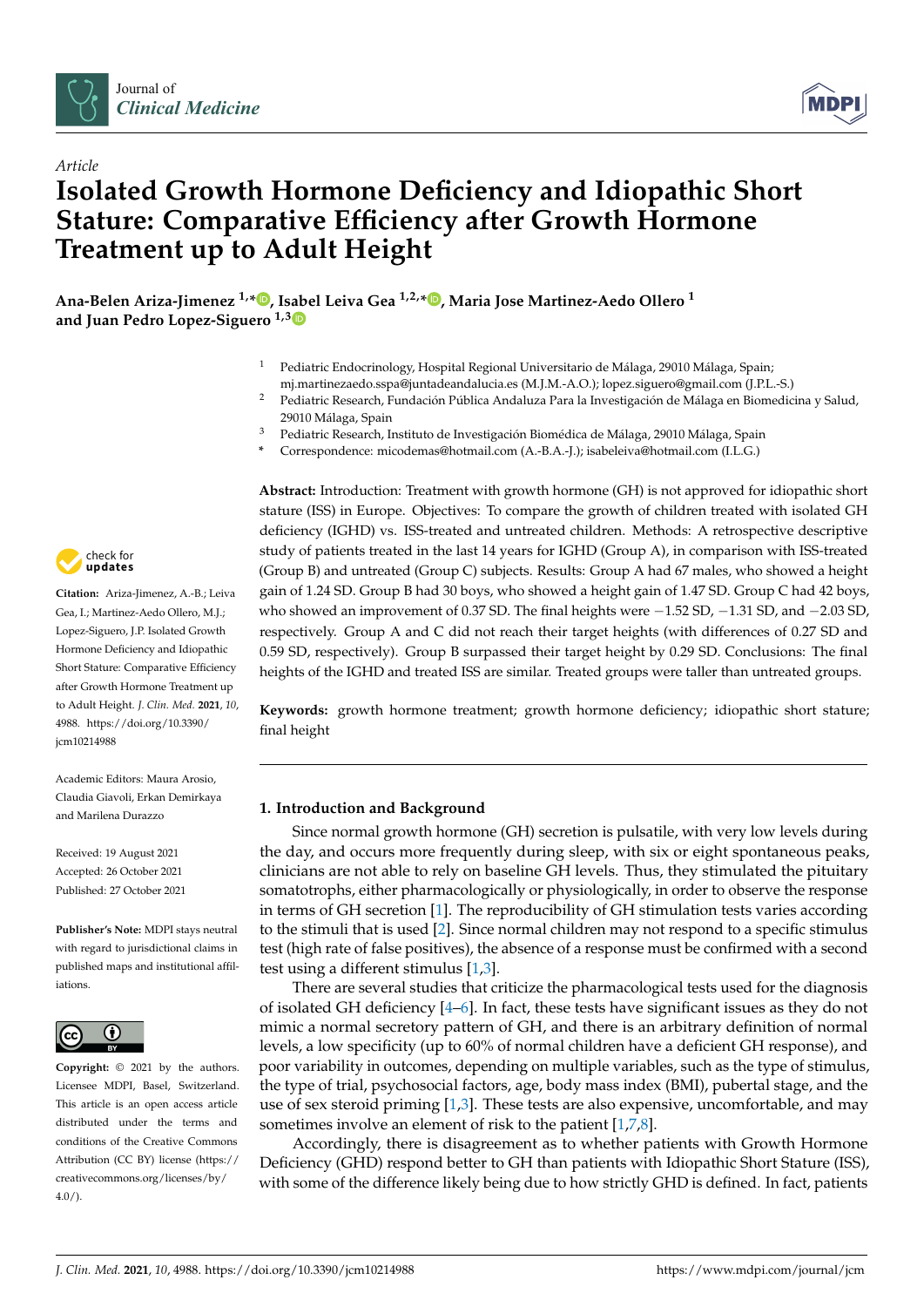with permanent GHD yield better results than those with transitory GHD, just as patients with multiple pituitary deficiencies show better results than those with isolated growth hormone deficiency [\[9](#page-8-7)[,10\]](#page-8-8).

Therefore, due to the controversy over functional tests of GH and the effectiveness of GH treatment for short stature, we proposed a comparison of groups with positive and negative results in GH stimulation testing in order to evaluate the effectiveness of GH therapy in these patients.

Hypothesis: There are no significant differences between the adult heights of patients with ISS and those with isolated GHD when both are treated with GH.

Aims: 1. To evaluate the differences between the adult heights of patients with idiopathic short stature and isolated GH deficiency, both treated with GH. 2. To compare treated isolated GH deficiency and treated idiopathic short stature patients with a historic non-treated idiopathic short stature group.

#### **2. Materials and Methods**

We performed a longitudinal retrospective descriptive study on a cohort of male children who were diagnosed—via the application of two stimulation tests—with isolated GH deficiency, between 2 and 14 years of age, and were treated with GH until adult height was reached (Group A).

This cohort was compared with two previous studies in our hospital consisting of male children, diagnosed with idiopathic short stature at ages between 2 and 14 years, who were either treated with GH (Group B) or not treated with GH (Group C) [\[11](#page-8-9)[,12\]](#page-8-10).

All measurements were performed by trained and skilled health professionals. To avoid measurement errors, they were repeated three times. Additionally, our patients were measured in underwear and without shoes. Weight was measured using a manual Seca brand bascule with an accuracy of 0.1 kg. Height was measured using a Holtain Stadiometer with 0.1 cm precision, as calibrated daily.

Stimulation tests were performed with exercise, and clonidine was used for the diagnosis of childhood GHD or ISS, with a cutoff of 7 ng/mL [\[2](#page-8-1)[,13\]](#page-8-11). Stimulation testing was performed on two different days. For exercise stimulation testing, we determined GH levels under basal conditions and after 20–40 min of moderate intensity exercise such as running, with a final heart rate of 120 beats per minute. Stimulation with clonidine consisted of administrating  $0.15 \text{ mg/m}^2$  of oral clonidine, and determining GH levels at baseline, 30, 60 and 90 min. Boys under 3 years old were stimulated by glucagon as a testing method. We used insulin stimulation tests for reevaluation, with a cutoff of 5.6 ng/mL, according to current references [\[13\]](#page-8-11). It was performed with 0.1 U/kg of intravenous insulin, and GH levels were determined at 0, 15, 30, 45, 60, 75, 90 and 120 min. During the insulin test, the glucose level had to decrease by at least 50% of the initial value, or reach less than 40 mg/dL, in order to give validity to the test. Symptomatic hypoglycemia was treated with 2 mL/kg of intravenous glucose at 10% concentration.

Furthermore, in the GHD group, we used somatotropin that satisfied the IRP IS 98/574 standard, and the 22k rhGH isoform was used to provide harmonized GH assays, which used a cut off value of 7 ng/mL. For the ISS groups, the IS 88/624 standard was used. Priming of sex steroids was not conducted for GH stimulation testing. Analytical results, both GH and IGF1, were processed in Malaga's Children Hospital laboratory by qualified professionals using chemiluminescent immunometric assays (IMMULITE 2000). Due to the evolution of laboratory techniques throughout the 14 years of study, there may have been differences in the methodologies of hormone assays.

All patients were treated with biosynthetic growth hormone, which was applied at a median dose of 0.028 mg/kg/day (range: 0.02–0.036 mg/kg/day) for a mean of 5 years of treatment from prepubertal patients to adult patients. GH posology was chosen and adjusted over time according to weight and IGF1.

The cohort was monitored from diagnosis until adult height, while data on a number of variables were collected, including: age at start of treatment; standard deviation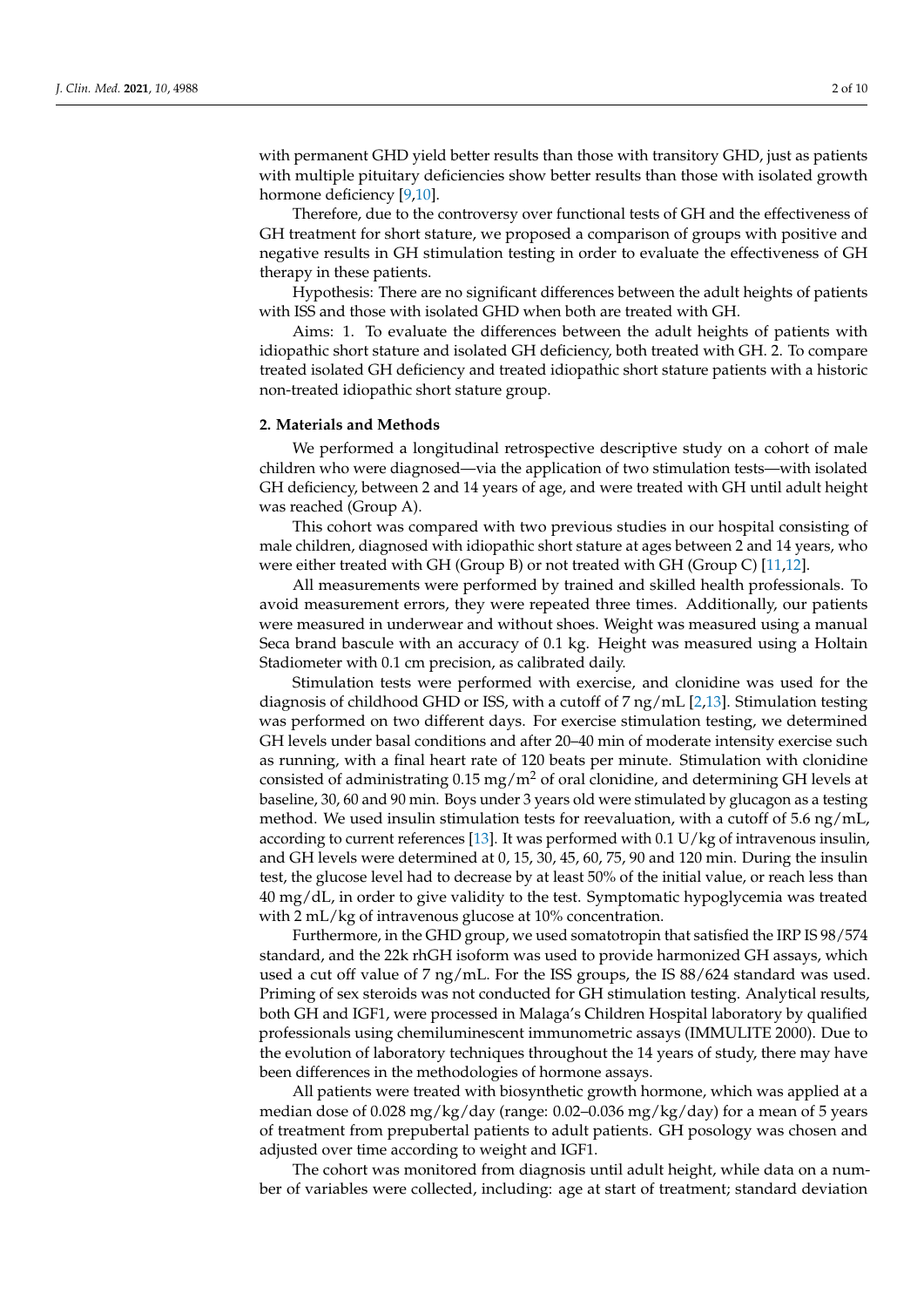scores for weight; height; target height and body mass index at baseline, and at one, two, three, and four years of treatment; bone age/chronological age (BA/CA); predicted final height according to the Bayley–Pinneau Method; IGF1 at baseline and after one year of treatment; age at pubertal onset; height at pubertal onset; total growth during puberty; and adult height.

The target height was calculated as (mother's height + father's height)/2  $\pm$  6.5 cm.

Data were adjusted automatically with the AUXOTEC® software using standard deviations according to the tables provided in the Spanish transverse growth study [\[14\]](#page-8-12). IGF1 was adjusted according to age and sex using IMMULITE software.

## *2.1. Inclusion Criteria for Growth Hormone Deficiency*

- Male children that were younger than 14 years old who:
	- Had heights of more than 2 SD below the mean for age and sex;
	- Had growth velocities of less than −1 SD for chronological age in the last year, or of less than −1.5 SD over the past 2 years, according to the low-growth-rate definition;
	- Had received two GH stimulation tests (exercise and clonidine) with GH < 7 ng/mL and delayed bone maturation of greater than or equal to 1 year;
	- Showed an absence of associated pathology;
	- Remained prepubertal at least during the 1st year of GH therapy.

## *2.2. Inclusion Criteria for Idiopathic Short Stature:*

- Male children that were younger than 14 years old who:
	- Had heights of more than 2 SD below the mean for age and sex;
	- Remained prepubertal at least during the 1st year of GH therapy;
	- Had growth velocities of less than −1 SD for chronological age in the last year, or of less than −1.5 SD over the past 2 years, according to the low-growthrate definition;
	- Had a GH > 7 ng/mL after stimulation test;
	- Had a birth weight > 2500 g.

### *2.3. Exclusion Criteria*

- Children with short stature due to other causes (hypothyroidism, hypercortisolism, chronic systemic diseases, dysmorphic syndromes, skeletal disorders, etc.);
- Patients with other associated hormone deficiencies, significant anatomical abnormalities, tumor, hypothalamic-pituitary disease, or genetic alterations;

Individuals who had ingested growth-promoting substances.

### *2.4. Ethical Issues*

Participation in this study did not confer additional risk to participants since it was carried out according to the routine clinical practice protocols of the Pediatric Endocrinology department at Malaga Children's Hospital, which are based on the recommendations of the Andalusian Committee for Growth, through measures, tests and prescriptions of growth hormone treatment according to these criteria, which are listed within our inclusion criteria. Furthermore, informed consent was received from parents.

#### *2.5. Statistical Analysis*

For descriptive and inferential statistical analysis, conducted through the use of bivariate and multivariate formulas, the SPSS Statistics statistical package, version 22, was used. The inferential normality test was performed using the Shapiro–Wilk test to check if there was a normal distribution of the data series, and the Levene test was used to determine homoscedasticity. In addition, the mean and standard deviation were used to express the centrality and variability of the sample, respectively.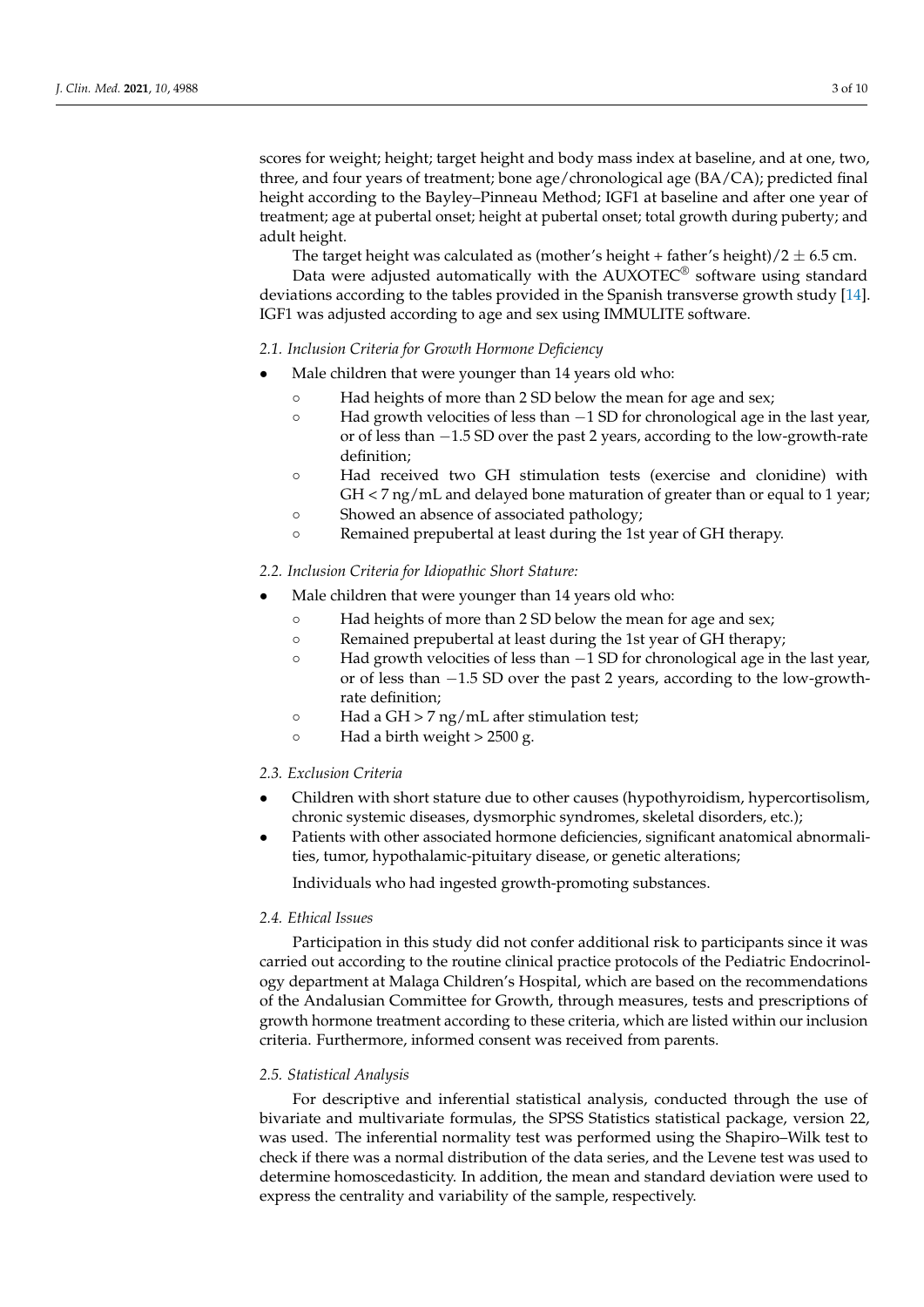In normal samples, the Pearson correlation was used in order to relate two quantitative variables. Logistic regression was used for investigation of the effect of several parameters on dichotomous variables. In addition, for qualitative comparisons with more than two categories, and for abnormal samples, the Kruskal–Wallis test was used. On the other hand, for abnormal samples with dichotomous categories, the Mann–Whitney U test was used. Finally, multiple regression was used for all variables with respect to adult height

**3. Results**

A total of 67 Spanish male children with GHD were studied in Group A. The mean age at the onset of treatment was taken to be  $9.9 \pm 2.53$  years old. Subjects within this group reached an adult height of −1.53 SD, with a total mean gain of 1.26 SD. The mean BMI in these patients was  $-0.42$  SD ( $-2.04$  to 2.56 SD) at onset. Results for all variables are shown in Table [1.](#page-3-0)

<span id="page-3-0"></span>**Table 1.** Results and differences between three groups: a group of children with treated Growth hormone deficiency (A), a group of children with idiopathic short stature with spontaneous growth (C), and a group of children with idiopathic short stature treated with GH (B).

|                                                            | Group A<br><b>Means</b><br>(n 67) | Group $B[12]$<br>Means<br>(n 30) | Group $C$ [11]<br>Means<br>(n 42) | <i>p</i> Value |
|------------------------------------------------------------|-----------------------------------|----------------------------------|-----------------------------------|----------------|
| Age at start of GH treatment (years)                       | 9.99                              | 11.1                             | 10.8                              | $0.010*$       |
| Age at onset of puberty (years)                            | 12.5                              | 13.4                             | 13.2                              | $0.000*$       |
| Initial Bone Age/Initial Age                               | 0.71                              | 0.85                             | 0.87                              | 0.217          |
| Height at start of GH treatment (SD)                       | $-2.76$                           | $-2.78$                          | $-2.4$                            | $0.020*$       |
| Target height (SD)                                         | $-1.25$                           | $-1.6$                           | $-1.44$                           | $0.050*$       |
| Predicted adult height (SD)                                | $-1.22$                           | $-2.09$                          | $-2.03$                           | 0.240          |
| Height at onset of puberty (SD)                            | $-1.96$                           | $-2.38$                          | $-2.74$                           | 0.090          |
| Pubertal gain (cm)                                         | 24.96                             | 26.3                             | 23.75                             | $0.017*$       |
| Adult height (SD)                                          | $-1.52$                           | $-1.31$                          | $-2.03$                           | 0.537          |
| Adult height-Target height (SD)                            | $-0.27$                           | $+0.29$                          | $-0.59$                           | $0.001*$       |
| Adult height—Predicted adult height (SD)                   | $-0.3$                            | 0.78                             | 0.05                              | 0.596          |
| Adult height-Height at onset of GH                         | 1.24                              | 1.47                             | 0.39                              | 0.080          |
| treatment (SD)                                             | $-1.27$                           | 0.24                             | 0.22                              | $0.028*$       |
| IGF1 (SD) at start of treatment                            | 0.023                             | 1.63                             | 0.34                              | $0.026*$       |
| IGF1 (SD) at end of treatment<br>GH posology $(mg/kg/day)$ | 0.028                             | 0.062                            |                                   | 0.063          |

\* Statistical significance; NS: no statistical significance; A: treated GH deficiency; B: treated idiopathic short stature; C: untreated idiopathic short stature. The Pearson correlation was used in the correlation of two quantitative variables. Logistic regression was used to investigate the effects of several parameters on dichotomous variables. In addition, for qualitative comparisons with more than two categories and an n of less than 30, the Kruskal–Wallis test was used. On the other hand, for samples with sizes of under 30 and with dichotomous categories, the Mann–Whitney U test was used. Finally, multiple regression was used in comparisons involving adult height.

To compare the GHD patients with the ISS patients, we used data from our center published by López-Siguero et al. [\[11\]](#page-8-9). They studied the spontaneous growth to adult height of 42 male children with ISS (Group C), who presented, at onset, an average age of  $10.8 \pm 2.2$  years. Of them, 24 had familial short stature and 17 had constitutional delays in growth and development. These male children showed improvements of 0.37 SD in relation to their initial heights, which entailed gains of 2.4 cm to 4.5 cm, even though they did not reach their target heights (difference of 0.59 SD or 3.5 cm). Age, initial height, and predicted height were the main predictors of adult height in these children [\[11\]](#page-8-9), whereas in boys of Group A, the main predictors were height at the fourth year of treatment, age at pubertal onset, and the total increase in height during puberty [\[15\]](#page-8-13); therefore, both groups did not present any common variable in the prediction of adult height. The improvement in height in Group C was lower than the improvement found in Group A [\[11\]](#page-8-9). (Figure [1\)](#page-4-0).

López-Siguero et al. also studied the evolution of height up until the reaching of adult height in 30 male children with ISS who were treated with GH at a dose of 0.028 mg/kg/day (0.07 SD) (Group B) [\[12\]](#page-8-10). They gained, on average, a height of 1.47 SD (8.8 cm) before adult height was reached. Thus, they concluded that GH treatment significantly increased the adult height of children with ISS. They found that target height and predicted height were independent predictors of adult height, with a regression coefficient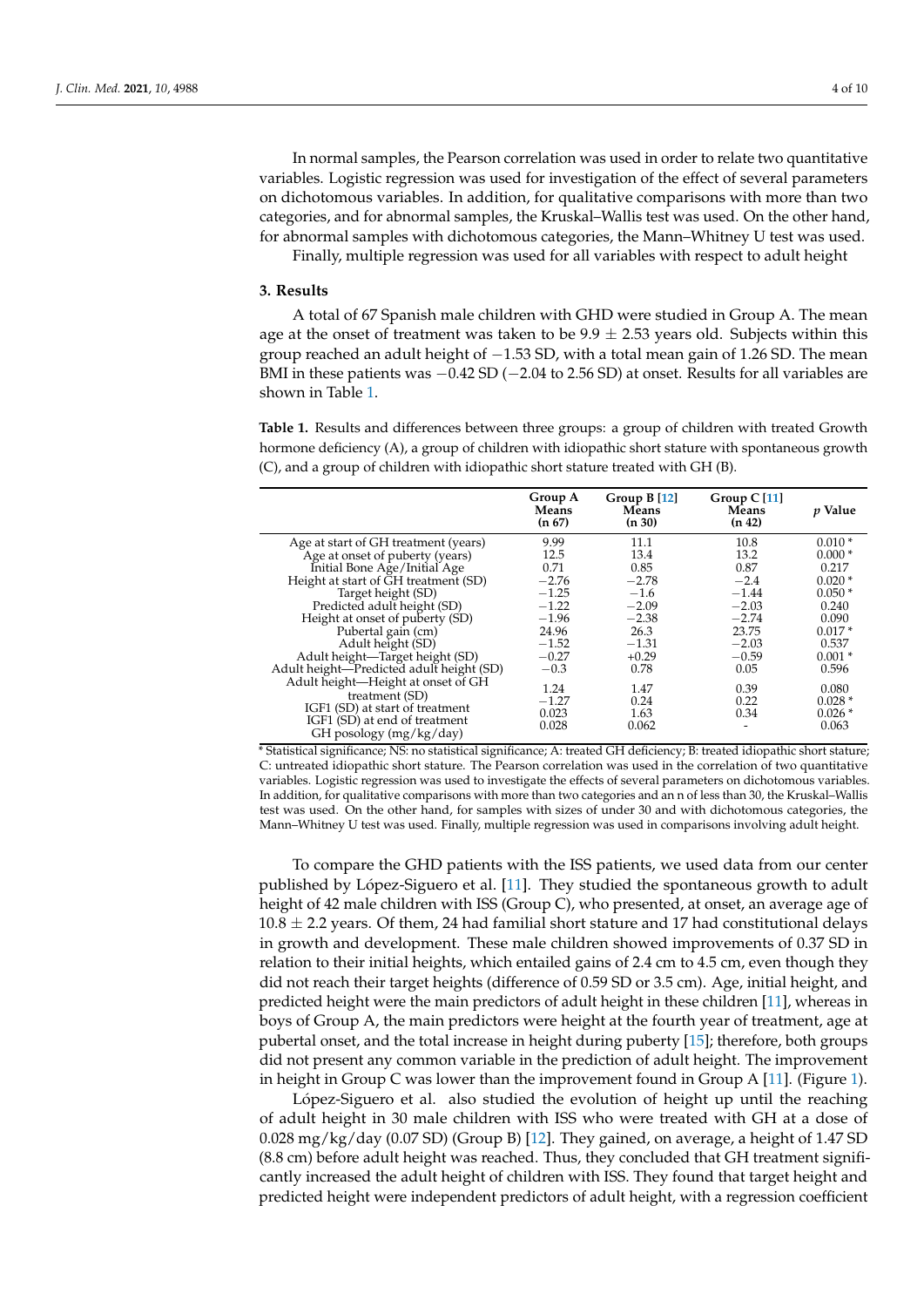of 0.38. In addition, they observed a difference between adult height and target height at a value of 0.29 SD (1.9 cm), and a difference between adult height and predicted height at a value of 0.78 SD (5.2 cm) [\[12\]](#page-8-10) (see Table [2](#page-4-1) below).

<span id="page-4-0"></span>

**Figure 1.** Comparison of variables of GHD patients vs. treated ISS and untreated ISS patients with statistical differences.

<span id="page-4-1"></span>**Table 2.** Statistical comparisons between children with treated growth hormone deficiency (GHD) (A) and children with idiopathic short stature (ISS) and spontaneous growth (C); between children with treated GHD (A) and a group of ISS-treated children with GH (B); and between children with treated ISS and untreated ISS (B and C).

|                                           | $p$ Value Group B [12]<br>vs. Group C [11] | p Value Group A vs.<br>Group B [12] | p Value Group A vs.<br>Group C <sup>[11]</sup> |
|-------------------------------------------|--------------------------------------------|-------------------------------------|------------------------------------------------|
| Chronological age                         | $0.958$ (NS)                               | $0.033*$                            | $0.025*$                                       |
| Age at onset of<br>puberty (years)        | $0.816$ (NS)                               | $0.022*$                            | $0.017*$                                       |
| Height at start of GH<br>treatment (H) SD | $< 0.050$ *                                | $0.002*$                            | $0.044*$                                       |
| Target height (TH) SD                     | $0.903$ (NS)                               | 1.797 (NS)                          | $0.045*$                                       |
| Predicted adult<br>height (PAH) SD        | $0.324$ (NS)                               | $0.290$ (NS)                        | $0.274$ (NS)                                   |
| Height at onset of<br>puberty (PH) SD     | 1.972 (NS)                                 | $0.047*$                            | $0.461$ (NS)                                   |
| Pubertal gain (cm)                        | $< 0.050$ *                                | $0.017*$                            | $0.016*$                                       |
| Adult height (AH) SD                      | $< 0.050*$                                 | $0.047*$                            | $0.217$ (NS)                                   |
| AH-H (SD)                                 | $< 0.050*$                                 | $0.181$ (NS)                        | $0.415$ (NS)                                   |
| AH-TH (SD)                                | $< 0.050*$                                 | $0.062$ (NS)                        | $1.691$ (NS)                                   |
| AH-PAH (SD)                               | $< 0.050$ *                                | $0.430$ (NS)                        | $0.285$ (NS)                                   |

\* Statistical significance; NS: no statistical significance; A: treated growth hormone deficiency; B: treated idiopathic short stature; C: non-treated idiopathic short stature. Pearson correlation was used in the correlation of two quantitative variables. Logistic regression was used to investigate the effects of several parameters on dichotomous variables. In addition, for qualitative comparisons with more than two categories and an n of less than 30, the Kruskal–Wallis test was used. On the other hand, for samples with sizes under 30 and with dichotomous categories, the Mann–Whitney U test was used. Finally, multiple regression was used in comparisons involving adult height.

When we compared the results of both ISS studies with the male children in our cohort, we found that the total height gain was similar in Group A (7 cm) and in Group B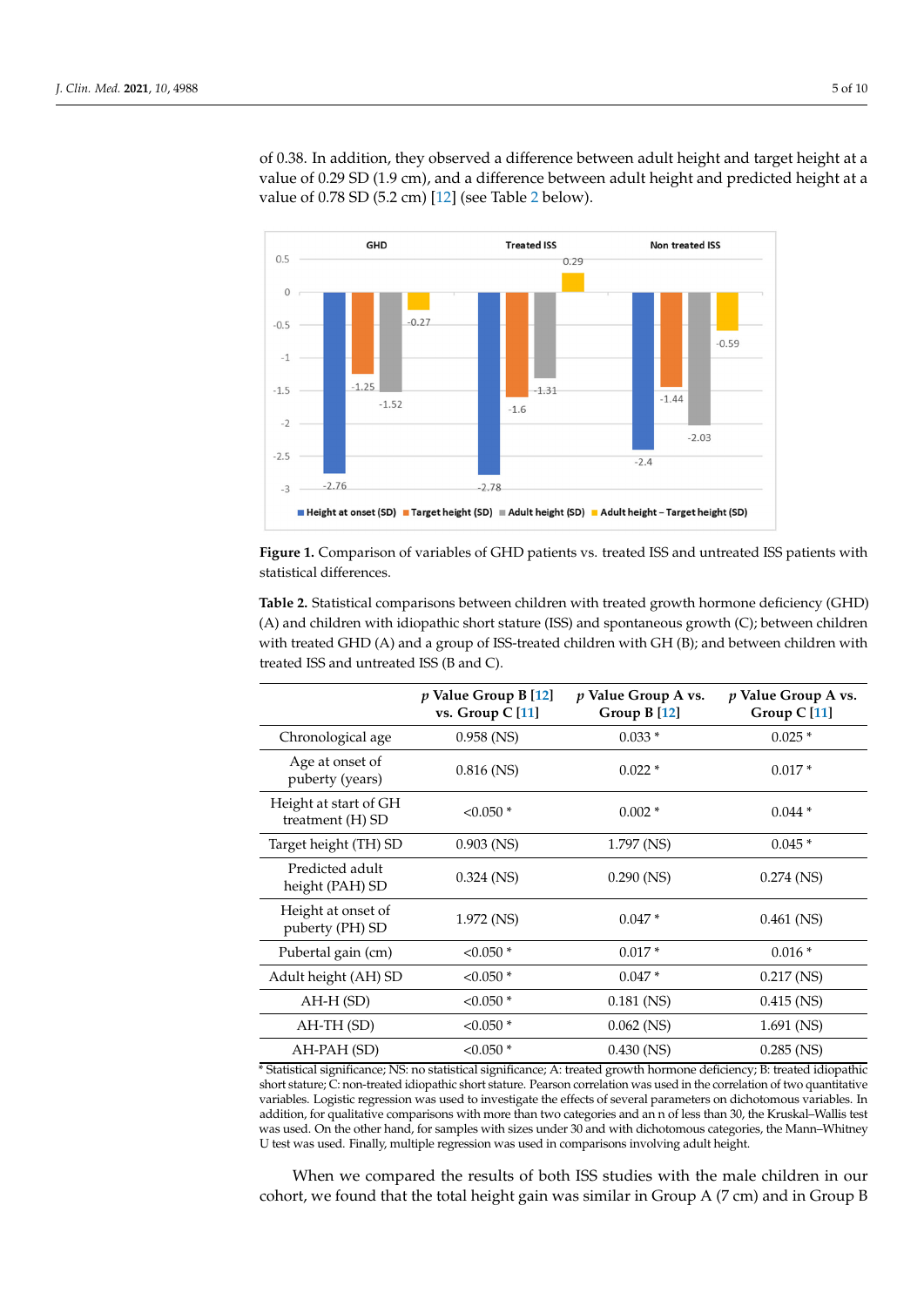$(8 \text{ cm}) (p = 0.181)$ , and was lower in group C  $(3 \text{ cm})$ . No adverse effects were found in any of the treated groups.

IGF1 was lower in patients with GHD  $(-1.27 S_D)$  in comparison with patients with normal GH levels (0.22 SD), although most deficits diagnosed by stimulation tests did not present an abnormal mean of IGF1. In both treated groups, IGF1 increased with treatment.

Initial sizes were worse in children with lower IGF1 and GHD (−3.17 SD). They also had greater delayed puberty and less pubertal height gain (18.63 cm) than those with normal GH and IGF1 (22.96 cm). There was also a greater overall adult height (−1.33 SD) and total height gain in patients with GHD, in addition to lower IGF1 (1.84 SD) (*r* = 0.24)  $(p = 0.034)$ .

Group A were reassessed using stimulation testing with insulin, and 39.4% of those tested were diagnosed with permanent GH deficiencies.

#### **4. Discussion**

We described two groups of patients who were treated with GH; specifically, one group of subjects who were diagnosed with GHD (Group A), and one group who were diagnosed with ISS (Group B); in addition, there was one sample of children with ISS who were not treated (Group C), which was included to establish the efficacy of the diagnostic tests and of GH treatment in the aforementioned groups.

In our study, Group A and C did not reach their target heights, whereas Group B reached their target heights. It is interesting to note that both treated groups (A and B) revealed normal adult heights, while group C showed lower adult heights. Accordingly, Im et al. stated that both treated groups in their study (GH-deficient patients in the third year of treatment and ISS in the second year of treatment) reached mid-parental height, but at different velocities [\[16\]](#page-8-14). However, Kim et al. reported a better response in the GHD group than in the ISS group, without differences in the levels of IGF1 between both groups [\[17\]](#page-8-15).

The strength of our study is that most patients (90%) had already reached the adult height, thus making it possible to analyze their final evolution.

Although GH has been used to treat short stature due to GH deficiency and other conditions for more than 40 years, the criteria for defining satisfactory responses and targets have never been discovered [\[18\]](#page-8-16).

Nowadays, GH treatment is approved as a therapy for ISS in the United States, whereas in Europe, it is not approved; thus, it could be interesting to evaluate its utility regarding ISS in a European sample group.

In our study, children with ISS (Group B) showed a GH treatment response that was not different to children with GH deficiencies (Group A). Similarly, some groups revealed that the response to treatment was independent of the etiology of short stature [\[19](#page-8-17)[–21\]](#page-8-18). The results of the National Cooperative Growth Study (NCGS), comparing 1186 children with treated ISS and 1899 children with treated GH deficiency, likewise showed similar behavior in both groups. Although this may have been due to the effectiveness of the biosynthetic GH, it could also have been caused by the fact that the GH-deficient group contained significant numbers of children with ISS due to problems with the diagnostic tests for GH deficiency [\[19,](#page-8-17)[22\]](#page-8-19).

On the other hand, Kim et al. reported a better response in the GHD group than in the ISS group, without differences in the levels of IGF1 between both groups [\[17\]](#page-8-15).

According to the currently published studies on untreated ISS in the European group, in 229 patients, a spontaneous growth was reported at 2 years after previously being 1.7 SD below the mean height based on age, with a total loss of 1 SD during childhood. Furthermore, they revealed a delayed onset of puberty with an acceleration of growth velocity at puberty, reaching a height of  $-1.5$  SD [\[23](#page-8-20)[–25\]](#page-8-21). Hence, the observed prepuberal and pubertal increases in height in treated patients with ISS, together with the fact that untreated children with ISS showed lower spontaneous height gains, supports our hypothesis that biosynthetic GH increases adult height.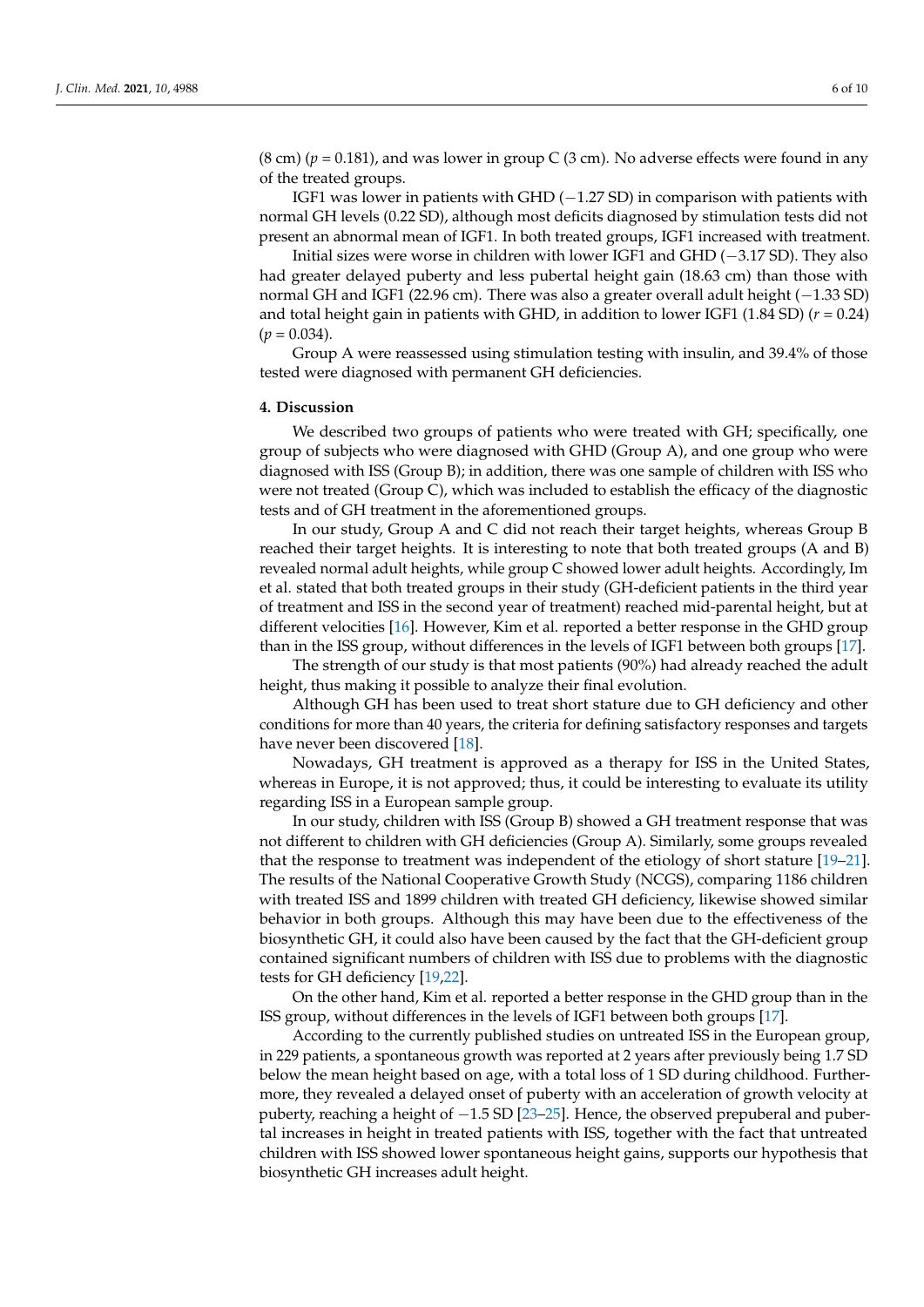Cochrane's review established that children with ISS underwent an increase in their final height of 3.7–7.5 cm, but nevertheless, they reached a shorter than average final height [\[23\]](#page-8-20). On the contrary, in a meta-analysis of 21 studies, Paltoglou et al. showed that treatment with GH improves short-term linear growth and increases adult height as compared to control subjects without treatment [\[26\]](#page-9-0); in our study, the observed adult height was similar to the parental and normal population heights. This supports the hypothesis that different responses occur depending on the type of treatment received.

It is also interesting to propose a classification along the lines of patients with ISS and familial short stature and normal or delayed puberty, and patients with non-familial ISS and normal or delayed puberty. In terms of this classification, European group underwent treatment with GH in all subgroups, and those with familial short stature reached a worse adult height after treatment, but a clear benefit was seen in those without familial short stature who experienced delayed puberty, which suggests a transient deficit of GH that was subsidiary to treatment for a limited time [\[24](#page-8-22)[,25\]](#page-8-21). These points also influenced our sample; according to the results of our study, group A showed an earlier onset of puberty than the ISS group due to the patients in group A having constitutional delays in growth and development, while the ISS patients with major differences with GHD adult height had familial short stature.

In this way, Sotos et al. compared 305 untreated ISS controls and 123 children with treated ISS, classified in terms of familial short stature, and constitutional delays in growth and development, and those with normal development and normal family height, and their findings supported the results obtained for the European sample group, with normalization of growth and adult height in all ISS-treated versus untreated children, in addition to a higher growth in those without familial short stature, as in the European sample group [\[24](#page-8-22)[,25\]](#page-8-21).

Additionally, other publications in favor of treatment of ISS defend a dose-dependent height gain of between 4 and 8 cm, with a mean a gain of 5 cm in men and 6cm in women; this represents an increased growth rate of 4 cm/year as compared to the speed of growth prior to treatment, an increase in height of +2.7 SD as compared to that measured at the beginning of treatment, and a +1.4 SD increase in final height, which indicates that 50.9% of men and 60.8% of women reached parental height or exceeded it after the treatment [\[1](#page-8-0)[,7](#page-8-5)[,27\]](#page-9-1).

There are also multiple available systematic reviews of controlled and uncontrolled studies conducted in the last 30 years on treated and untreated children with ISS, which reveal dose dependence, with a difference of 1.2 cm in final height in relation to the dosage. In addition, in randomized studies, it was found that treatment increased heights by 4–6 cm, resulting in a mean gain of + 0.78 SD in treated patients and a gain of +0.45 SD (3 cm) in non-randomized groups, in comparison to untreated patients [\[28\]](#page-9-2). Nevertheless, it was suggested in the literature that further studies are required for determination of the duration and dose of GH treatment in these children [\[29\]](#page-9-3). Dose-dependence data are interesting since this relationship is not statistically significant in the cases of isolated GH deficiency, with this being the case both in our sample and in the studies published so far [\[2](#page-8-1)[,30](#page-9-4)[,31\]](#page-9-5). This is a fact that can be explained by the partial insensitivity to GH and IGF1 showed in children with ISS [\[32\]](#page-9-6).

Rahmati et al. recently published a complete meta-analysis containing cohort-based studies, randomized controlled trials and non-randomized controlled trials regarding growth hormone therapy, in which they concluded that growth hormone therapy can increase the adult height of children with ISS by 3.4–4.2 cm, numbers that are similar to ours. Most of studies were clinical trial studies and the results of these studies are more reliable. Further, there were some studies that had a small sample size; in such studies, the existence of bias is more probable [\[33\]](#page-9-7).

Finally, it should be noted that in the area of treated idiopathic short stature, the majority are non-randomized studies that involved 2–10 years of monitoring, with samples ranging from 22 to 655 children; these studies were more heterogeneous (both sexes) and had more consistent results than the groups of idiopathic short stature found in our study,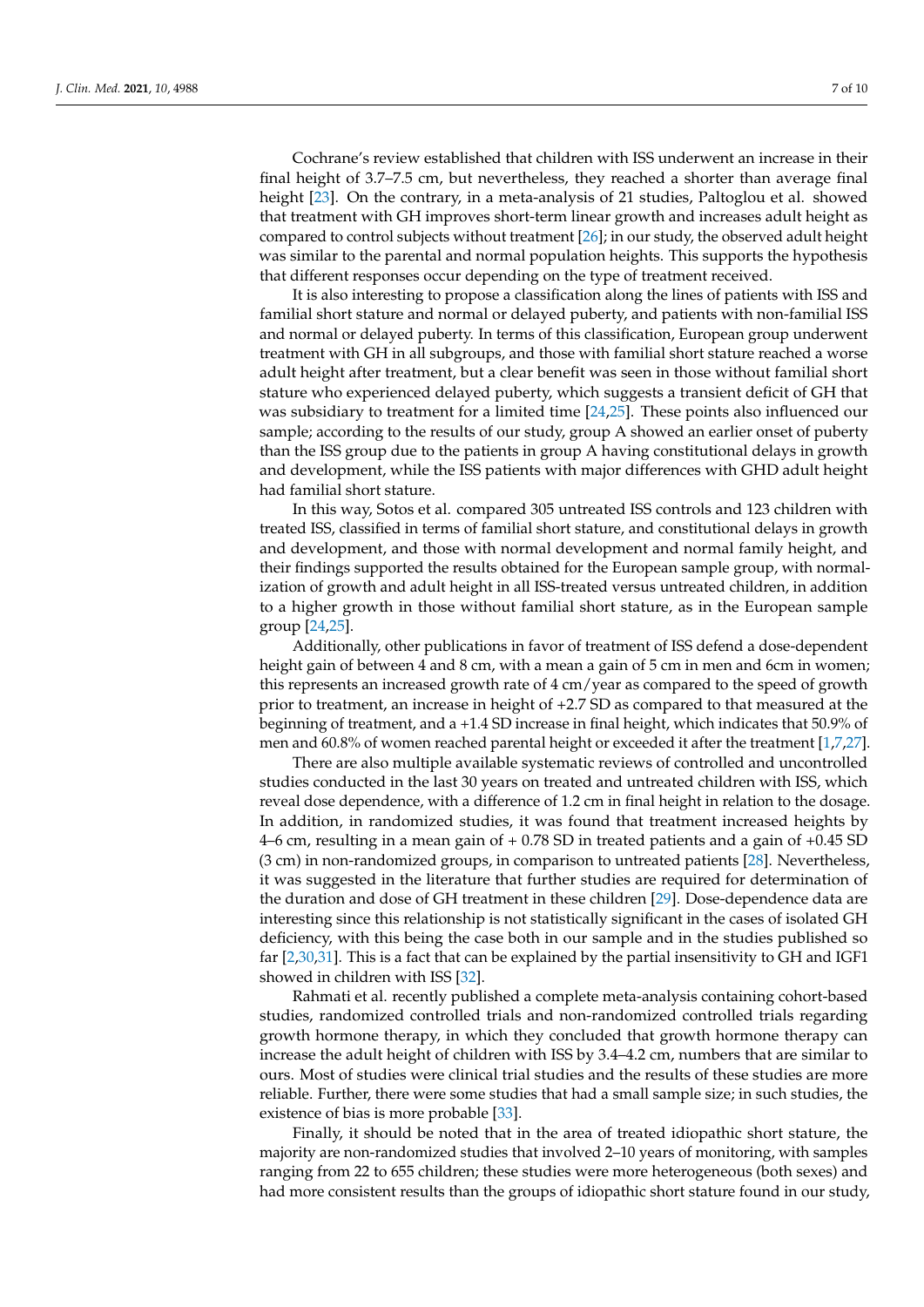although similar results were obtained [\[16](#page-8-14)[,19](#page-8-17)[–21](#page-8-18)[,24](#page-8-22)[,25](#page-8-21)[,28](#page-9-2)[,29\]](#page-9-3). Instead, our results were influenced by the fact that we added a comparison with GHD, and that we were probably treating ISS patients under the misdiagnosis of GHD.

The limitations of the study are that only the group of patients with GHD was studied prospectively while the comparison groups were historic, with all the limitations that this entails. Apart from its retrospective nature, incomplete data could also be found, in addition to the possibility of inter-observer variability and, perhaps, measurement errors. Additionally, GH deficiency could have been overdiagnosed due to the limitations of current GH testing, bearing in mind that we did not perform sex steroid therapy primarily [\[7\]](#page-8-5). Moreover, due to the evolution of laboratory techniques throughout the 14 years of study, there may have been differences in the methodologies of the hormone assays, leading to difficulties in comparing the test results. Accordingly, it is important to consider the introduction of the IS 98/574 standard in 2006, which calibrates mass and reference units for an analyte in chemiluminescent immunometric assays through a combination of monoclonal and polyclonal antibodies with antigens.

Finally, the small number of patients with ISS and the absence of female sex in the sample should also be considered in relation to the comparisons with ISS, both with and without GH treatment.

A practical and theoretical implication of our study concerns the utility of GH in the treatment of ISS, as the results—in comparison with the target height—were similar in both the GH-treated ISS group and the isolated GH-deficiency group (Group A and B). Since GH treatment appears to be both safe and effective, in some cases, we support its use for both GH deficiency and ISS.

Current diagnostic approaches to establish GH deficiency are imperfect, and research should be expanded to identify methods that have greater sensitivity and specificity in order to better conduct diagnoses and establish more appropriate therapeutic indications. Thus, the critical assessment of functional GH testing methods is necessary.

Since patients diagnosed with GH deficiency may not, in fact, be GH-deficient, the conclusions derived from studies of GH-deficient individuals may be inaccurate.

Additionally, despite the great controversy regarding the treatment of both idiopathic forms and those family variants that are considered normal, according to the observed heterogeneous responses to treatment, it would be interesting to extend the experience with ISS to other indications. In this regard, it is interesting that Schena et al.'s study concludes that the selected ISS patients could justify long-term treatment costs [\[21\]](#page-8-18).

In brief, the adult height observed for subjects with treated isolated GH deficiency is similar to the final height observed in those with treated idiopathic short stature. This could be explained by the possibility that children with ISS were present in the isolated GH deficiency group due to inaccuracies in the currently used diagnostic methods.

**Author Contributions:** A.-B.A.-J. analyzed the data, reviewed the literature and wrote the article; M.J.M.-A.O. collected patients; I.L.G. and J.P.L.-S. reviewed and checked the article. All authors have read and agreed to the published version of the manuscript; they take full responsibility for it and approve of its submission.

**Funding:** None. This research received no external funding. None of the authors have any conflict of interest or have received any grant, economic support or contribution for writing this article.

**Institutional Review Board Statement:** This observational study was conducted under the aegis of the Regional Committee for Growth Hormone Indications (Shiroco) and the Pharmacy Committee of Malaga's Regional Hospital. Furthermore, it was registered in the Andalusian Biomedical Research Ethics Portal (PEIBA) with the reference 0827-N-21.

**Informed Consent Statement:** Informed consent was obtained from all subjects involved in the study.

**Data Availability Statement:** All data are available at the RIUMA thesis repository: [https://riuma.](https://riuma.uma.es/xmlui/handle/10630/14990) [uma.es/xmlui/handle/10630/14990](https://riuma.uma.es/xmlui/handle/10630/14990) accessed on 26 October 2021.

**Conflicts of Interest:** The authors declare no conflict of interest.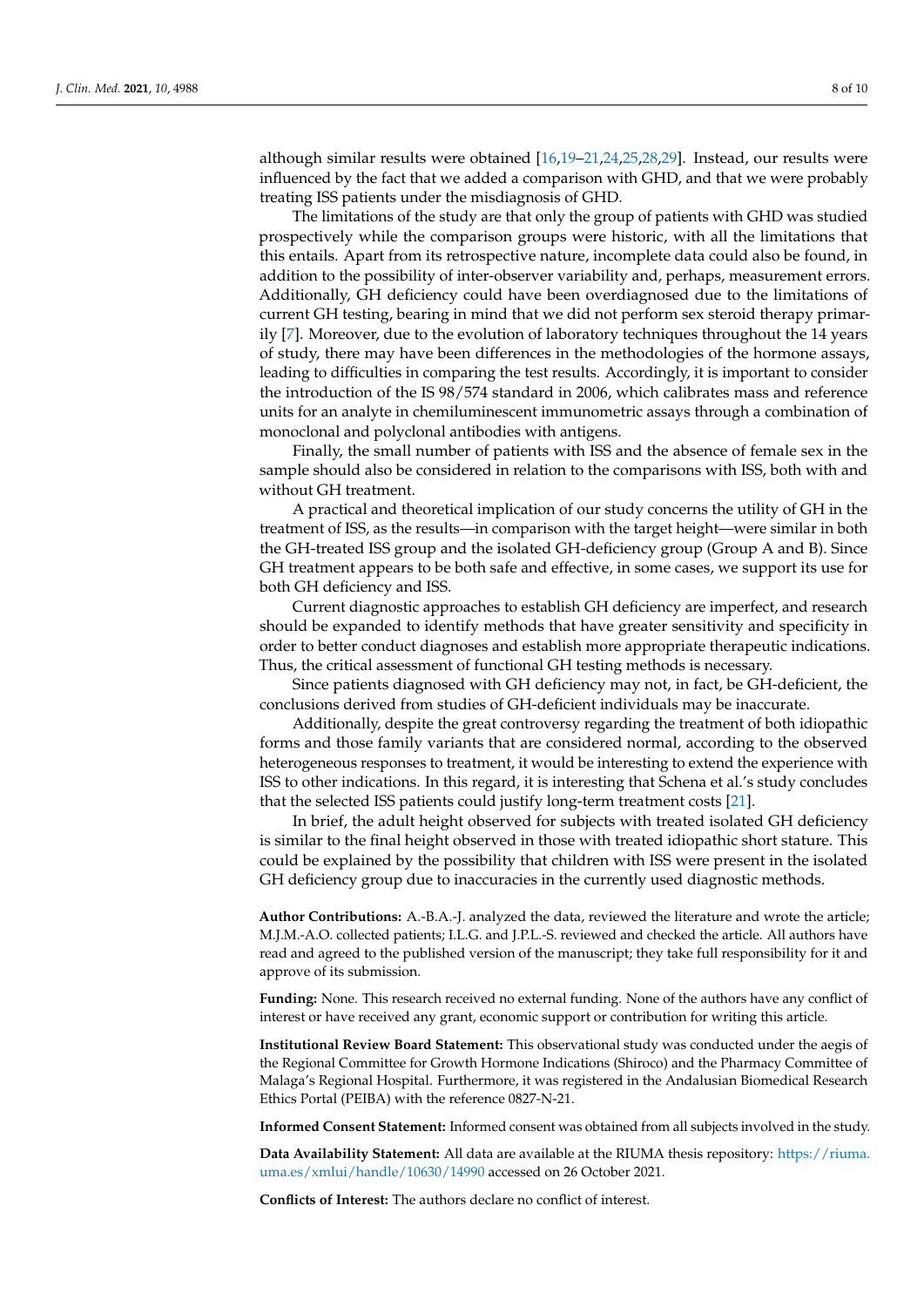## **References**

- <span id="page-8-0"></span>1. Allen, D.B.; Macgillivray, M.H.; Alter, C.; Saenger, P.; Anhalt, H.; Hintz, R. Growth Hormone Use in Pediatric Growth Hormone Deficiency and Other Pediatric Growth Disorders. *Am. J. Manag. Care* **2000**, *6*, S805–S816.
- <span id="page-8-1"></span>2. Bouhours-Nouet, N.; Gatelais, F.; Coutant, R. Lénfant petit avec déficit en hormone de croissance. [Children with growth hormone deficiency]. *Med. Ther. Pediatr.* **2006**, *9*, 220–230.
- <span id="page-8-2"></span>3. Cianfarani, S.; Tondinelli, T.; Spadoni, G.L.; Scirè, G.; Boemi, S.; Boscherini, B. Height velocity and IGF-I assessment in the diagnosis of childhood onset GH insufficiency: Do we still need a second GH stimulation test? *Clin. Endocrinol.* **2002**, *57*, 161–167. [\[CrossRef\]](http://doi.org/10.1046/j.1365-2265.2002.01591.x)
- <span id="page-8-3"></span>4. Gonçalves, J.; Correia, F.; Cardoso, H.; Borges, T.; Oliveira, M. O Papel dos Testes de Estimulação Farmacológica no Diagnóstico da Deficiência de Hormona do Crescimento em Crianças e Adolescentes. [Use of non pharmacological stimulation test in diagnosis for growth hormone deficiency in children and adolescents]. *Acta Med. Port.* **2014**, *27*, 587–592. [\[CrossRef\]](http://doi.org/10.20344/amp.4878)
- 5. Gordon, M.B.; Levy, R.A.; Gut, R.; Germak, J. Trends in Growth Hormone Stimulation Testing and Growth Hormone Dosing In Adult Growth Hormone Deficiency Patients: Results From The Answer Program. *Endocr. Pract.* **2016**, *22*, 396–405. [\[CrossRef\]](http://doi.org/10.4158/EP14603.OR)
- <span id="page-8-4"></span>6. Chinoy, A.; Murray, P. Diagnosis of growth hormone deficiency in the paediatric and transitional age. *Best Pract. Res. Clin. Endocrinol. Metab.* **2016**, *30*, 737–747. [\[CrossRef\]](http://doi.org/10.1016/j.beem.2016.11.002)
- <span id="page-8-5"></span>7. Rosenfeld, R.; Cohen, P. *Pediatric Endocrinology. Chapter 8: Disorders of Growth Hormone/Insulin-Like Growth Factor Secretion and Action*, 3rd ed.; Elsevier: Philadelphia, PA, USA, 2008; pp. 254–334.
- <span id="page-8-6"></span>8. Murray, P.; Dattani, M.T.; Clayton, P. Controversies in the diagnosis and management of growth hormone deficiency in childhood and adolescence. *Arch. Dis. Child.* **2015**, *101*, 96–100. [\[CrossRef\]](http://doi.org/10.1136/archdischild-2014-307228) [\[PubMed\]](http://www.ncbi.nlm.nih.gov/pubmed/26153506)
- <span id="page-8-7"></span>9. Villafuerte, B.; Barrio, R.; Martín-Frías, M.; Alonso, M.; Roldán, B. Auxological characteristics of pediatric patients with permanent or transient isolated growth hormone deficiency. Response to treatment and final height. *Endocrinol. Diabetes Nutr.* **2019**, *66*, 368–375. [\[CrossRef\]](http://doi.org/10.1016/j.endinu.2018.11.007) [\[PubMed\]](http://www.ncbi.nlm.nih.gov/pubmed/30772372)
- <span id="page-8-8"></span>10. Darendeliler, F.; Lindberg, A.; Wilton, P. Response to Growth Hormone Treatment in Isolated Growth Hormone Deficiency versus Multiple Pituitary Hormone Deficiency. *Horm. Res. Paediatr.* **2011**, *76*, 42–46. [\[CrossRef\]](http://doi.org/10.1159/000329161) [\[PubMed\]](http://www.ncbi.nlm.nih.gov/pubmed/21778748)
- <span id="page-8-9"></span>11. López Siguero, J.P.; Martínez-Aedo, M.J.; Paz Cerezo, M.; Martinez Valverde, A. Spontaneous development of idiopathic short stature. Analysis of a group of 42 children followed to their final body height. *An. Españoles Pediatría* **1998**, *48*, 261–266.
- <span id="page-8-10"></span>12. López-Siguero, J.; García-García, E.; Carralero, I.; Martlnez-Aedo, M. Adult Height in Children with Idiopathic Short Stature Treated with Growth Hormone. *J. Pediatr. Endocrinol. Metab.* **2000**, *13*, 1595–1602. [\[CrossRef\]](http://doi.org/10.1515/JPEM.2000.13.9.1595)
- <span id="page-8-11"></span>13. Secco, A.; Di Iorgi, N.; Napoli, F.; Calandra, E.; Calcagno, A.; Ghezzi, M.; Frassinetti, C.; Fratangeli, N.; Parodi, S.; Benassai, M.; et al. Reassessment of the Growth Hormone Status in Young Adults with Childhood-Onset Growth Hormone Deficiency: Reappraisal of Insulin Tolerance Testing. *J. Clin. Endocrinol. Metab.* **2009**, *94*, 4195–4204. [\[CrossRef\]](http://doi.org/10.1210/jc.2009-0602)
- <span id="page-8-12"></span>14. Sánchez González, E.; Carrascosa Lezcano, A.; Fernández García, J.M.; Ferrández Longás, A.; López De Lara, D.; López-Siguero, J.P. Estudios Españoles de Crecimiento: Situación Actual, Utilidad y Recomendaciones de Uso. [Spanish Studies of Growth: Current Situation, Usefulness and Recommendations of Use]. *An. Pediatría* **2011**, *74*, 193-e1.
- <span id="page-8-13"></span>15. Ariza Jiménez, A.B.; Martínez-Aedo Ollero, M.J.; López-Siguero, J.P. Eficacia y seguridad del tratamiento sustitutivo en el déficit aislado de hormona del crecimiento [Efficacy and safety of replacement treatment in isolated growth hormone deficiency]. *An. Pediatr.* **2019**, *90*, 285–292. [\[CrossRef\]](http://doi.org/10.1016/j.anpedi.2018.05.012) [\[PubMed\]](http://www.ncbi.nlm.nih.gov/pubmed/29960877)
- <span id="page-8-14"></span>16. Im, M.; Kim, Y.-D.; Han, H.-S. Effect of growth hormone treatment on children with idiopathic short stature and idiopathic growth hormone deficiency. *Ann. Pediatr. Endocrinol. Metab.* **2017**, *22*, 119–124. [\[CrossRef\]](http://doi.org/10.6065/apem.2017.22.2.119)
- <span id="page-8-15"></span>17. Kim, S.A.; Choe, Y.R.; Yang, E.M.; Kim, C.J. Comparison of Growth Hormone Treatment in Patients with Idiopathic Short Stature and Idiopathic Growth Hormone Deficiency. *Chonnam. Med. J.* **2014**, *50*, 63–66. [\[CrossRef\]](http://doi.org/10.4068/cmj.2014.50.2.63)
- <span id="page-8-16"></span>18. Bakker, B.; Frane, J.; Anhalt, H.; Lippe, B.; Rosenfeld, R.G. Height Velocity Targets from the National Cooperative Growth Study for First-Year Growth Hormone Responses in Short Children. *J. Clin. Endocrinol. Metab.* **2008**, *93*, 352–357. [\[CrossRef\]](http://doi.org/10.1210/jc.2007-1581)
- <span id="page-8-17"></span>19. Carrascosa, A.; Audí, L.; Fernández-Cancio, M.; Yeste, D.; Gussinye, M.; Campos, A.; Albisu, M.A.; Clemente, M.; Bel, J.; Nosas, R.; et al. Height gain at adult-height age in 184 short patients treated with growth hormone from prepubertal age to near adult-height age is not related to GH secretory status at GH therapy onset. *Horm. Res. Paediatr.* **2013**, *79*, 145–156. [\[CrossRef\]](http://doi.org/10.1159/000348540)
- 20. Jeong, H.R.; Kwon, E.B.; Shim, Y.S.; Lee, H.S.; Hwang, J.S. Comparative Study of Growth Hormone Treatment in Children with Idi-opathic Short Stature and Growth Hormone Deficiency. *Curr. Drug Metab.* **2015**, *16*, 940–946. [\[CrossRef\]](http://doi.org/10.2174/1389200216666151015112841)
- <span id="page-8-18"></span>21. Schena, L.; Meazza, C.; Pagani, S.; Paganelli, V.; Bozzola, E.; Tinelli, C.; Buzi, F.; Bozzola, M. Efficacy of long-term growth hormone therapy in short non-growth hormone-deficient children. *J. Pediatr. Endocrinol. Metab.* **2017**, *30*, 197–201. [\[CrossRef\]](http://doi.org/10.1515/jpem-2016-0297) [\[PubMed\]](http://www.ncbi.nlm.nih.gov/pubmed/28099132)
- <span id="page-8-19"></span>22. Kaplowitz, P.; Shulman, D.; Frane, J.; Jacobs, J.; Lippe, B. Characteristics of children with the best and poorest first- and secondyear growth during rhGH therapy: Data from 25 years of the Genentech national cooperative growth study (NCGS). *Int. J. Pediatr. Endocrinol.* **2013**, *2013*, 9. [\[CrossRef\]](http://doi.org/10.1186/1687-9856-2013-9)
- <span id="page-8-20"></span>23. Bryant, J.; Baxter, L.; Cave, C.B.; Milne, R. Recombinant growth hormone for idiopathic short stature in children and adolescents. *Cochrane Database Syst. Rev.* **2007**, CD004440. [\[CrossRef\]](http://doi.org/10.1002/14651858.CD004440.pub2)
- <span id="page-8-22"></span>24. Rekers-Mombarg, L.T.; Wit, J.M.; Massa, G.G.; Ranke, M.B.; Buckler, J.M.; Butenandt, O.; Chaussain, J.L.; Frisch, H.; Leiberman, E. Spontaneous growth in idiopathic short stature. European Study Group. *Arch. Dis. Child.* **1996**, *75*, 175–180. [\[CrossRef\]](http://doi.org/10.1136/adc.75.3.175) [\[PubMed\]](http://www.ncbi.nlm.nih.gov/pubmed/8976652)
- <span id="page-8-21"></span>25. Sotos, J.F.; Tokar, N.J. Growth hormone significantly increases the adult height of children with idiopathic short stature: Comparison of subgroups and benefit. *Int. J. Pediatr. Endocrinol.* **2014**, *2014*, 15. [\[CrossRef\]](http://doi.org/10.1186/1687-9856-2014-15)